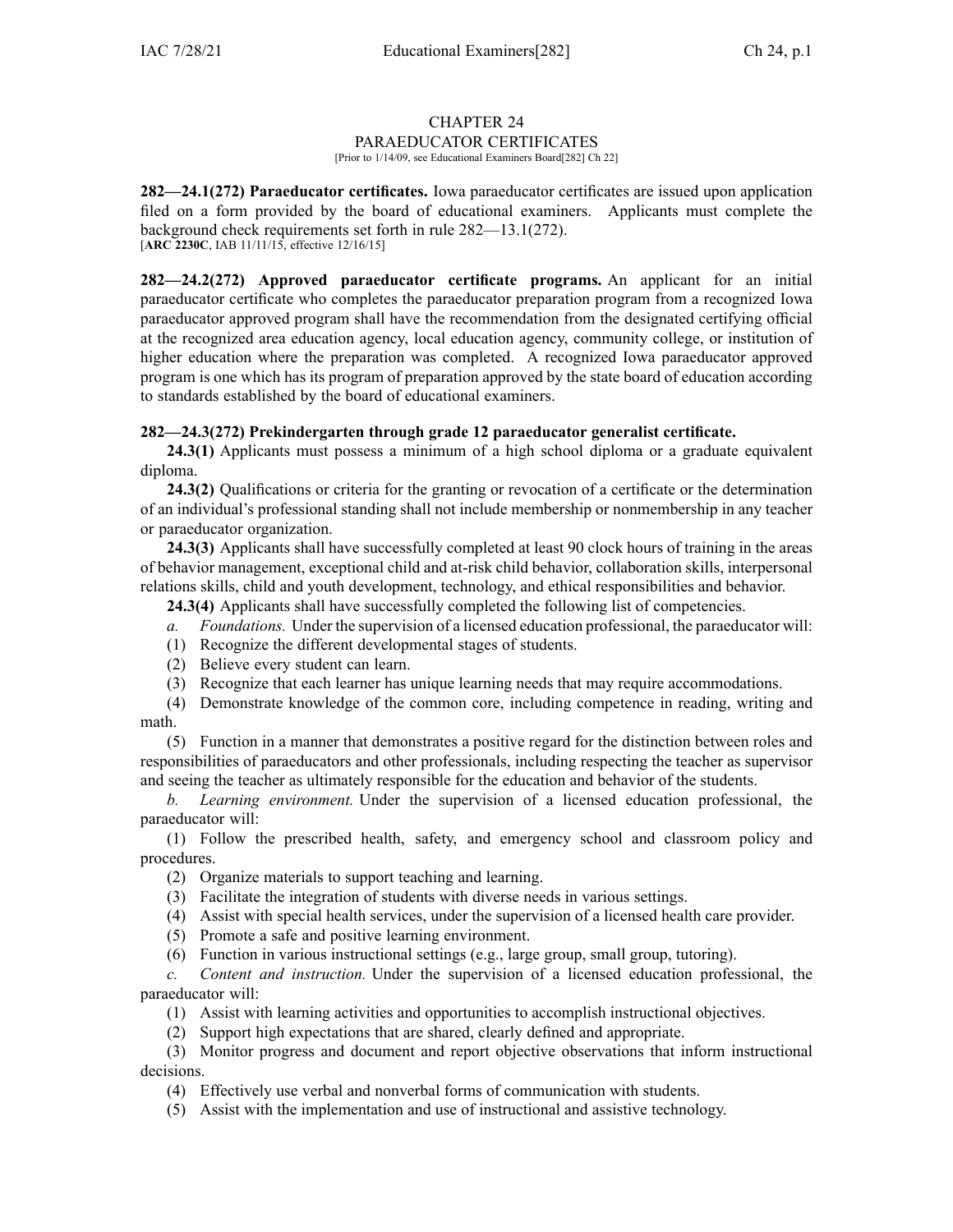*d. Emotional and behavioral.* Under the supervision of <sup>a</sup> licensed education professional, the paraeducator will:

(1) Assist in modeling and teaching specific appropriate behaviors, social skills, and procedures that facilitate safety and learning in various environments.

(2) Assist in the implementation of individualized behavior managemen<sup>t</sup> plans.

(3) Document and repor<sup>t</sup> objective observations on student behaviors.

(4) Assist in modifying the learning environment to manage behavior and social skills.

(5) Recognize that there is <sup>a</sup> cause or reason for misbehavior and assist in determining the cause or reason.

(6) Recognize, address, and repor<sup>t</sup> bullying.

(7) Recognize and repor<sup>t</sup> atypical emotional behavior.

*e. Professional relationships.* Under the supervision of <sup>a</sup> licensed education professional, the paraeducator will:

- (1) Demonstrate <sup>a</sup> commitment to work as an effective team member.
- (2) Foster <sup>a</sup> professional and caring relationship with each student's family.
- (3) Develop and maintain positive and professional relationships with students.

*f. Ethical and professional practice.* Under the supervision of <sup>a</sup> licensed education professional, the paraeducator will:

- (1) Follow ethical practices for confidential information.
- (2) Participate in ongoing professional development.
- (3) Accept and apply constructive feedback.

(4) Abide by the Iowa code of ethics and professional practice rules of the board of educational examiners and rules of the Iowa department of education.

(5) Demonstrate the ability to separate personal issues from one's responsibilities in the workplace.

(6) Maintain <sup>a</sup> high level of competency and integrity.

(7) Share information regarding students' performance, behavior, or program with students' parents or guardians only as directed by the supervising teacher or educator.

(8) Be aware of personal biases and beliefs and refrain from discriminatory practices based on <sup>a</sup> student's disability, race, creed, color, religion, age, sex, sexual orientation, gender identity, disability, marital status, or national origin.

(9) Demonstrate ethical behavior when supporting students with graded activities, quizzes, and tests.

(10) Abide by Iowa law regarding the use of restraint and seclusion.

(11) Recognize that the paraeducator may not be given primary responsibility for the education of an individual student(s).

(12) Recognize that instructional decisions are made by the individualized education program (IEP) team for students with disabilities and that any changes to instruction, accommodations, supports, and services cannot be made outside the IEP team.

**24.3(5)** An applicant for <sup>a</sup> certificate under these rules shall demonstrate that the requirements of the certificate have been met, and the burden of proof shall be on the applicant. [**ARC [1325C](https://www.legis.iowa.gov/docs/aco/arc/1325C.pdf)**, IAB 2/19/14, effective 3/26/14]

**282—24.4(272) Paraeducator area of concentration.** An area of concentration is not required but optional. Applicants must currently hold or have previously held an Iowa paraeducator generalist certificate. Applicants may complete one or more areas of concentration but must complete at least 45 clock hours in each area of concentration, with the exception of the substitute authorization.

**24.4(1)** *Early childhood—prekindergarten through grade 3.* The paraeducator shall successfully complete the following list of competencies:

*a. Foundations.* Under the supervision of <sup>a</sup> licensed education professional, the paraeducator will:

(1) Know and understand young children's typical and atypical developmental stages and their needs at each stage.

(2) Recognize multiple influences on young children's development and learning.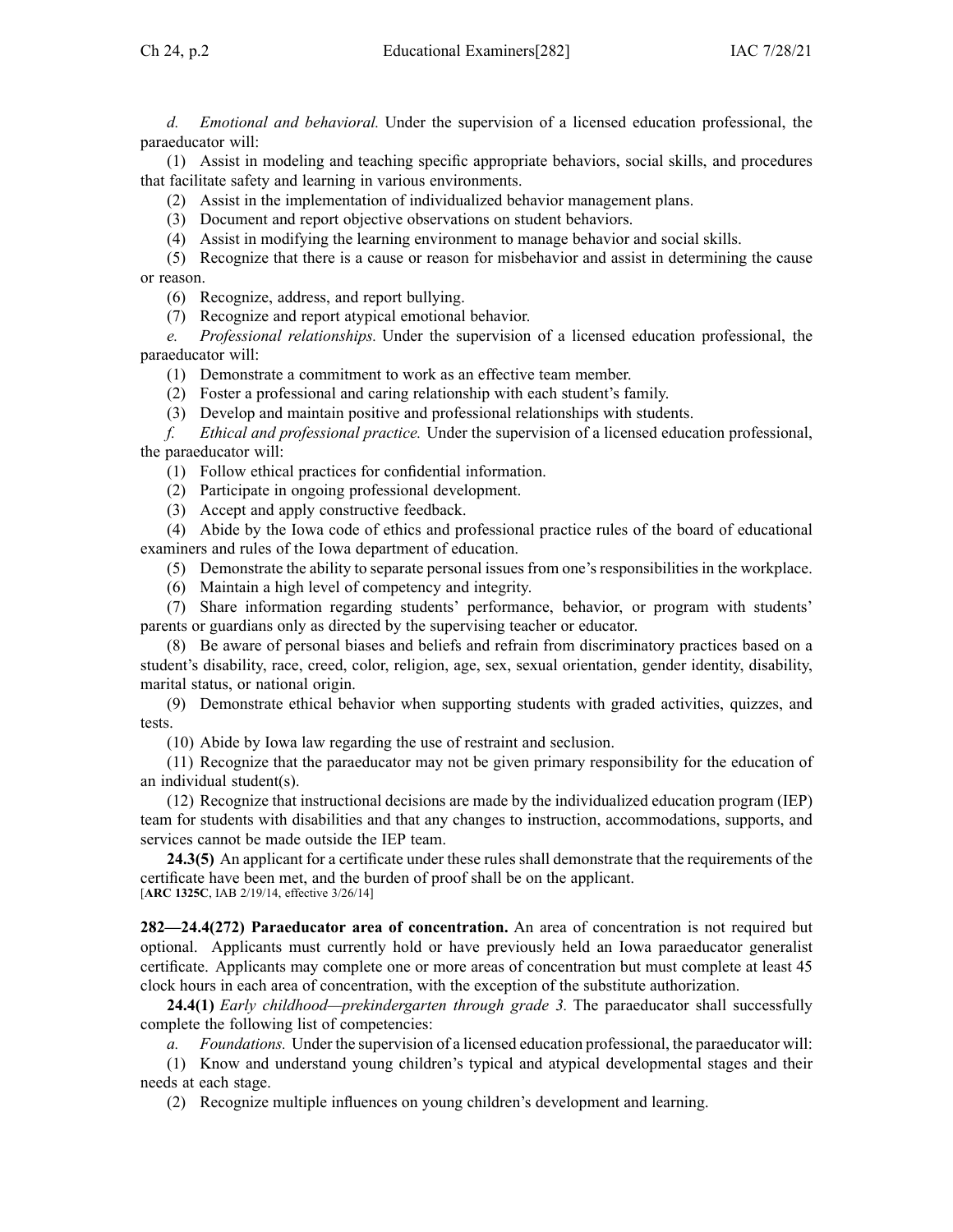(3) Recognize developmentally appropriate practices for interactions with and the education of young children.

*b. Learning environment.* Under the supervision of <sup>a</sup> licensed education professional, the paraeducator will:

(1) Describe the elements of environments that suppor<sup>t</sup> children's learning and well-being.

(2) Demonstrate skills, strategies, and activities involving an individual child or small groups of children to reinforce instruction from <sup>a</sup> licensed teacher.

(3) Set up environments that are safe, inclusive, and responsive to children's developmental strengths, interests and needs.

*c. Content and instruction.* Under the supervision of <sup>a</sup> licensed education professional, the paraeducator will:

(1) Recognize effective strategies and techniques to stimulate cognitive, physical, social, emotional, and language development for each child in <sup>a</sup> developmentally appropriate way.

(2) Demonstrate knowledge and understanding of the Iowa Early Learning Standards by describing what young children know and do in order to provide experiences and interactions to promote learning.

(3) Gather information, as instructed by the classroom teacher, about an individual child's development, learning and behaviors including observing, recording, and charting.

*d. Emotional and behavioral competencies.* Under the supervision of <sup>a</sup> licensed education professional, the paraeducator will:

(1) Gather information, as instructed by the classroom teacher, to identify children's skills and provide appropriate levels of suppor<sup>t</sup> needed for the children to access, participate and engage in activities.

(2) Implement teacher-designed intervention plans to promote positive social relationships, interactions and behaviors that are age- and developmentally appropriate.

*e. Professional relationships.* Under the supervision of <sup>a</sup> licensed education professional, the paraeducator will:

(1) Demonstrate the ability to collaborate with an educational team to systematically and regularly exchange information to suppor<sup>t</sup> problem solving, planning, and the implementing of instruction and individualized interventions.

(2) Demonstrate the ability to establish relationships with all children and their families that are respectful, supportive and sensitive.

(3) Demonstrate <sup>a</sup> collaborative relationship with the teacher to suppor<sup>t</sup> children's learning.

(4) Demonstrate knowledge of community services and agencies available to assist families.

*f. Ethical and professional practice.* Under the supervision of <sup>a</sup> licensed education professional, the paraeducator will:

(1) Demonstrate knowledge of Iowa Early Learning Standards and the preschool program standards being implemented, which may include the Iowa Quality Preschool Program Standards, Head Start Program Performance Standards and National Association for the Education of Young Children (NAEYC) Program Standards and Accreditation Criteria.

(2) Reserved.

**24.4(2)** *Special needs—prekindergarten through grade 12.* The paraeducator shall successfully complete the following list of competencies.

*a. Foundations.* Under the supervision of <sup>a</sup> licensed education professional, the paraeducator will demonstrate an understanding of an IEP.

*b. Learning environment.* Under the supervision of <sup>a</sup> licensed education professional, the paraeducator will demonstrate an understanding of the value of serving children and youth with disabilities and special needs in inclusive settings.

*c. Content and instruction.* Under the supervision of <sup>a</sup> licensed education professional, the paraeducator will:

(1) Implement the activities assigned by <sup>a</sup> teacher to meet the goals and objectives in an IEP.

(2) Assist in academic subjects through use of lesson plans and instructional strategies developed by teachers and other professional suppor<sup>t</sup> staff.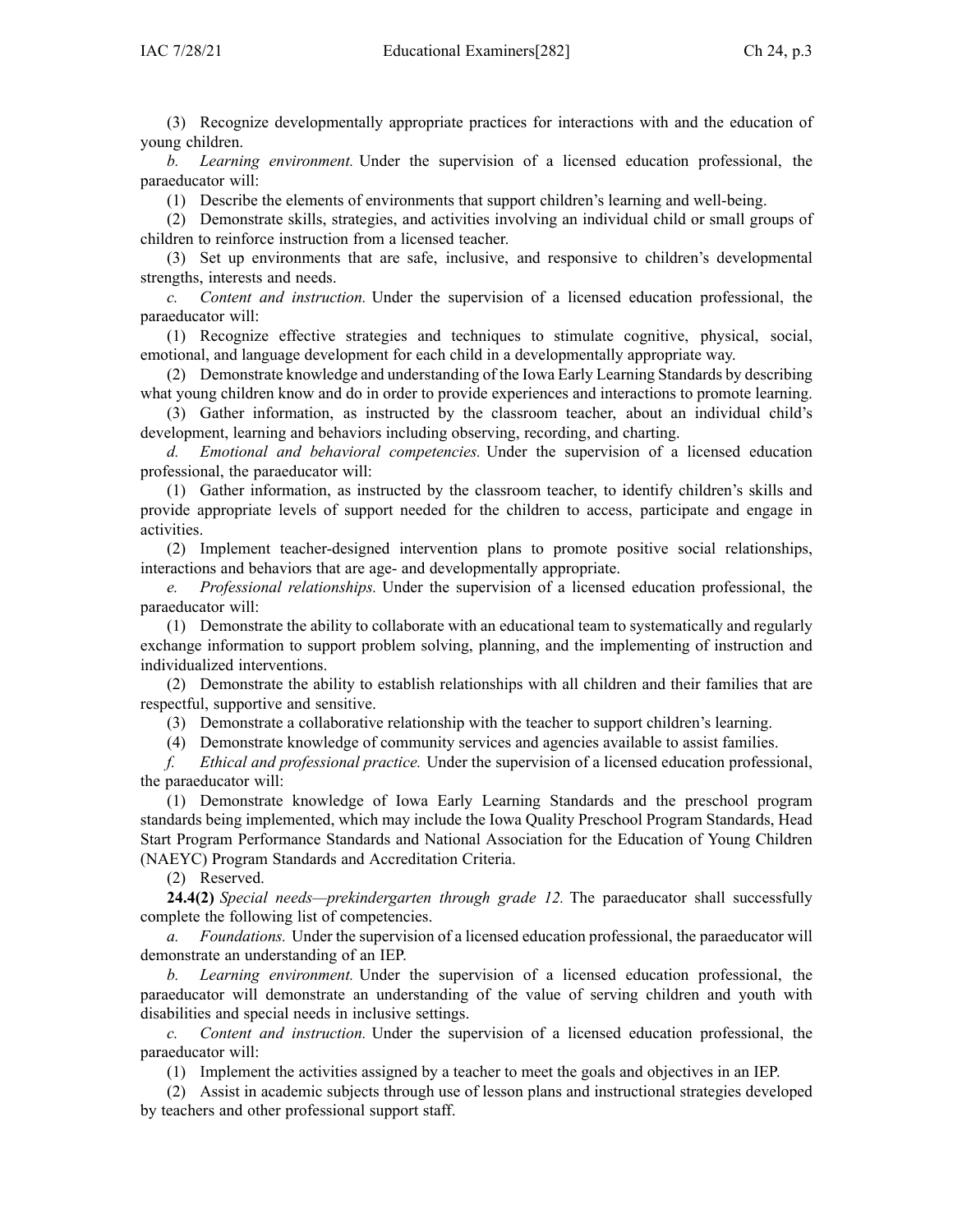(3) Gather and maintain data about the performance of individual students and confer with special and general education practitioners about student schedules, instructional goals, progress, and performance.

(4) Operate computers and use assistive technology and adaptive equipment that will enable students with special needs to participate more fully in general education.

*d. Emotional and behavioral.* Under the supervision of <sup>a</sup> licensed education professional, the paraeducator will:

(1) Gather and maintain data about the behavior of individual students and confer with special and general education practitioners about student schedules, instructional goals, progress, and performance.

(2) Use appropriate instructional procedures and reinforcement techniques as specified in the IEP or by the behavior team.

*e. Professional relationships.* Under the supervision of <sup>a</sup> licensed education professional, the paraeducator will, if asked, participate as <sup>a</sup> member of the IEP team responsible for developing service plans and educational objectives.

**24.4(3)** *English as <sup>a</sup> second language—prekindergarten through grade 12.* The paraeducator shall successfully complete the following list of competencies so that, under the direction and supervision of <sup>a</sup> qualified classroom teacher, the paraeducator will be able to:

*a.* Operate computers and use technology that will enable students to participate effectively in the classroom.

*b.* Work with the classroom teacher as collaborative partners.

*c.* Demonstrate knowledge of the role and use of primary language of instruction in accessing English for academic purposes.

*d.* Demonstrate knowledge of instructional methodologies for second language acquisition.

*e.* Communicate and work effectively with parents or guardians of English as <sup>a</sup> second language students in their primary language.

*f.* Demonstrate knowledge of appropriate translation and interpretation procedures.

**24.4(4)** *Career and transitional programs—grades 5 through 12.* The paraeducator shall successfully complete the following list of competencies so that, under the direction and supervision of <sup>a</sup> qualified classroom teacher, the paraeducator will be able to:

*a.* Assist in the implementation of career and transitional programs.

*b.* Assist in the implementation of appropriate behavior managemen<sup>t</sup> strategies for career and transitional students and those students who may have special needs.

*c.* Assist in the implementation of assigned performance and behavior assessments including observation, recording, and charting for career and transitional students and those students who may have special needs.

*d.* Provide training at job sites using appropriate instructional interventions.

*e.* Participate in preemployment, employment, or transitional training in classrooms or at off-campus sites.

*f.* Communicate effectively with employers and employees at work sites and with personnel or members of the public in other transitional learning environments.

**24.4(5)** *School library media—prekindergarten through grade 12.* The school library media paraeducator shall successfully complete the following list of competencies so that, under the direct supervision and direction of <sup>a</sup> qualified school library supervisor or school librarian, the paraeducator will be able to:

*a.* Be aware of, implement, and suppor<sup>t</sup> the goals, objectives, and policies of the school library media program.

*b.* Assist the school library supervisor or school librarian in general operations, such as processing materials, circulating materials, performing clerical tasks, assisting students and staff, and working with volunteers and student helpers, and to understand the role of the paraeducator in the library setting in order to provide efficient, equitable, and effective library services.

*c.* Demonstrate knowledge of library technical services including, but not limited to, cataloging, processing, acquisitions, routine library maintenance, automation and new technologies.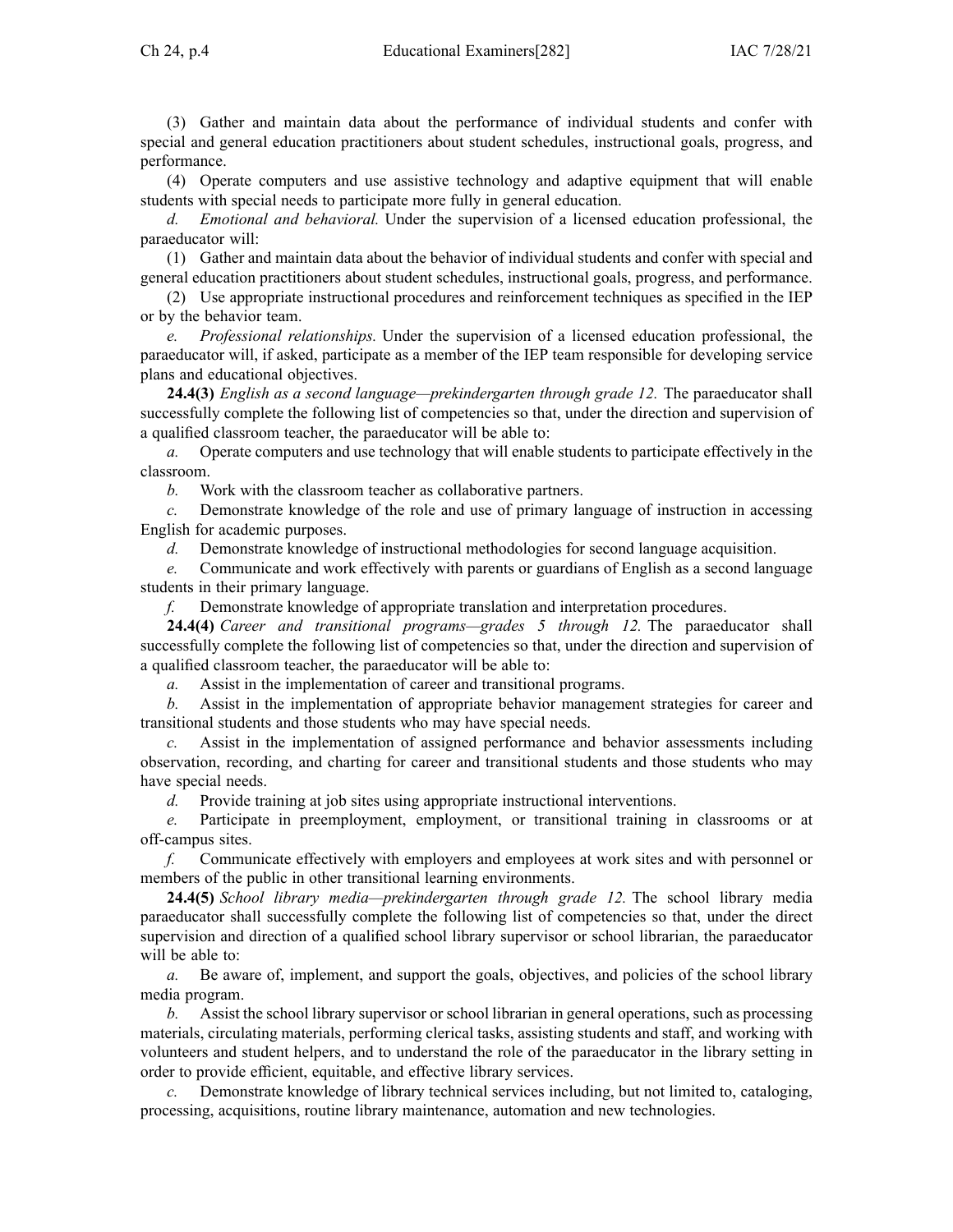*d.* Be aware of and suppor<sup>t</sup> the integration of literacy initiatives and content area standards, e.g., visual information and technology in suppor<sup>t</sup> of the curriculum.

*e.* Be aware of the role school libraries play in improving student achievement, literacy, and lifelong learning.

*f.* Demonstrate an understanding of ethical issues related to school libraries, such as copyright, plagiarism, privacy, diversity, confidentiality, and freedom of speech.

*g.* Assist in the daily operations of the school library program, such as shelving, working with volunteers and student helpers, inventory, materials repair and maintenance.

*h.* Exhibit welcoming behaviors to all library patrons and visitors to encourage use of the library and its resources.

*i.* Demonstrate knowledge of the school library collection and the availability of other resources that will meet individual student information or research needs.

*j.* Demonstrate <sup>a</sup> general knowledge of basic technology skills and assist in troubleshooting basic hardware and software problems.

**24.4(6)** *Speech-language pathology (SLP)—prekindergarten through grade 12.* The speech-language pathology paraeducator shall successfully complete the following list of competencies so that, under the direction and supervision of <sup>a</sup> qualified speech-language pathologist, the paraeducator will be able to:

*a.* Understand the roles and responsibilities of the speech-language pathology paraeducator.

*b.* Demonstrate <sup>a</sup> basic understanding of the four areas of communication, including articulation, language, fluency, and voice, and how they occur through typical development.

*c.* Demonstrate an understanding of articulation/phonological disabilities.

*d.* Demonstrate an understanding of language disabilities.

*e.* Use appropriate instructional procedures and reinforcement techniques when working with children with articulation/phonological disabilities.

*f.* Use appropriate instructional procedures and reinforcement techniques when working with children with language disabilities.

*g.* Gather information as directed by the speech-language pathologist regarding the performance of children, including recording and charting responses.

**24.4(7)** *Vision impairments—prekindergarten through grade 12.*

*a.* Demonstrate knowledge of the impact of vision loss on learning and concep<sup>t</sup> development for students who are blind or visually impaired.

(1) Demonstrate introductory knowledge of expanded core curriculum (ECC) and the ability to suppor<sup>t</sup> ECC skills as directed by the supervising professional.

(2) Demonstrate introductory knowledge of functional vision assessments (FVA) and learning media assessments (LMA) of students who have vision impairments.

*b.* Demonstrate knowledge of and skills in technology appropriate to the needs of students with vision impairments.

(1) Operate and use assistive technology that supports students who have vision impairments.

(2) Support and strengthen each student's capability to access and utilize assistive technology.

*c.* Demonstrate introductory knowledge of instructional strategies unique to students who have vision impairments.

(1) Demonstrate the ability to adapt educational materials by using varied learning media as determined by student needs.

(2) Demonstrate an introductory knowledge of Braille in relation to identified or expressed student needs or both.

(3) Demonstrate introductory skills in operating transcription software and equipment.

*d.* Demonstrate introductory knowledge of motor skills, movement, orientation, and mobility for students with vision impairments.

*e.* Demonstrate knowledge of the role of paraeducators in student plans including individualized education programs (IEPs) and individualized family service plans (IFSPs).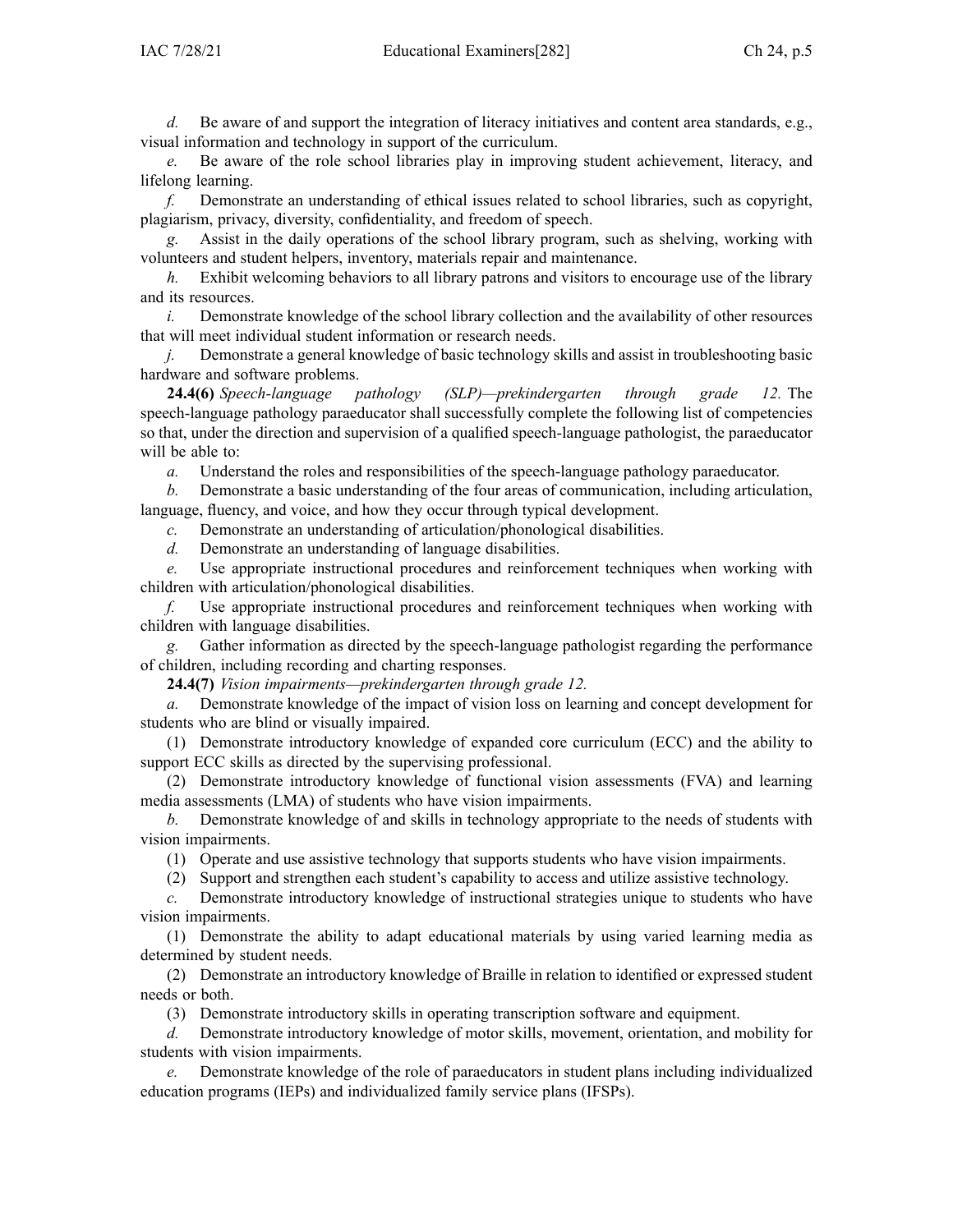*f.* Demonstrate knowledge about and skills in fostering independence, self-determination, social skills, self-advocacy, and appropriate behaviors for students with vision impairments.

*g.* Demonstrate professionalism and ethical practices, including appropriate communication skills in relation to students with vision impairments and the students' service providers and families.

**24.4(8)** *Autism spectrum disorders.* Under the direction and supervision of <sup>a</sup> qualified classroom teacher, the paraeducator shall successfully complete the following list of competencies.

*a. Foundations.* Under the supervision of <sup>a</sup> licensed education professional, the paraeducator will:

(1) Demonstrate an understanding of the components of education plans (individualized education program (IEP), behavior intervention plan (BIP), functional behavioral analysis (FBA), and Section 504 Plan).

(2) Identify common characteristics of students with autism spectrum disorder (communication, social, restricted interest and behavior) and how these characteristics compare to those of typical children.

*b. Learning environment.* Under the supervision of <sup>a</sup> licensed education professional, the paraeducator will:

(1) Assist in structuring the environment to meet the needs of students with autism spectrum disorder.

(2) Implement with integrity schedules and educational programs prescribed by the licensed teacher.

*c. Content and instruction.* Under the supervision of <sup>a</sup> licensed education professional, the paraeducator will:

(1) Implement the educational, academic, and communication accommodations, adaptations, and supports assigned by <sup>a</sup> teacher.

(2) Provide opportunities for students with autism spectrum disorders to initiate and respond to large interactions and small interactions in academic settings.

(3) Provide opportunities for students with autism spectrum disorders to initiate, respond to, and participate in interactions in large groups and small groups in authentic situations.

(4) Gather and maintain data on student academic performance as directed by <sup>a</sup> licensed teacher.

(5) Assist educational staff in developing accommodations and adaptations and self-determination skills to increase student independence.

*d. Emotional and behavioral.* Under the supervision of <sup>a</sup> licensed education professional, the paraeducator will:

(1) Understand and identify the function of <sup>a</sup> behavior (e.g., antecedents, behaviors, consequences).

(2) Collect data on student behavior and related environmental stimuli, based on the concepts of antecedents, behaviors and consequences.

(3) Implement antecedent strategies on student behavior, as defined by the licensed educator.

(4) Reinforce and practice replacement behaviors, as defined by the licensed educator.

(5) Respond to problem behaviors in <sup>a</sup> consistent manner, as defined by the licensed educator.

(6) Gather and maintain data on student social and behavioral performance, as directed by <sup>a</sup> licensed teacher.

*e. Professional relationships.* Under the supervision of <sup>a</sup> licensed education professional, the paraeducator will:

(1) Demonstrate the ability to suppor<sup>t</sup> the viewpoints and perspectives of students with autism and be empathetic to the students' learning styles.

(2) Respond to challenging behaviors in <sup>a</sup> respectful, empathetic manner.

*f. Ethical and professional practice.* Under the supervision of <sup>a</sup> licensed education professional, the paraeducator will:

(1) Know and understand the expectations of confidentiality in regard to student information and social media usage.

(2) Know and understand the legal constructs of the IEP and the Individuals with Disabilities Education Act (IDEA).

**24.4(9)** *Paraeducator substitute authorization.* An individual who holds <sup>a</sup> paraeducator certificate and completes the substitute authorization requirements set forth in rule [282—22.2](https://www.legis.iowa.gov/docs/iac/rule/282.22.2.pdf)(272) but who does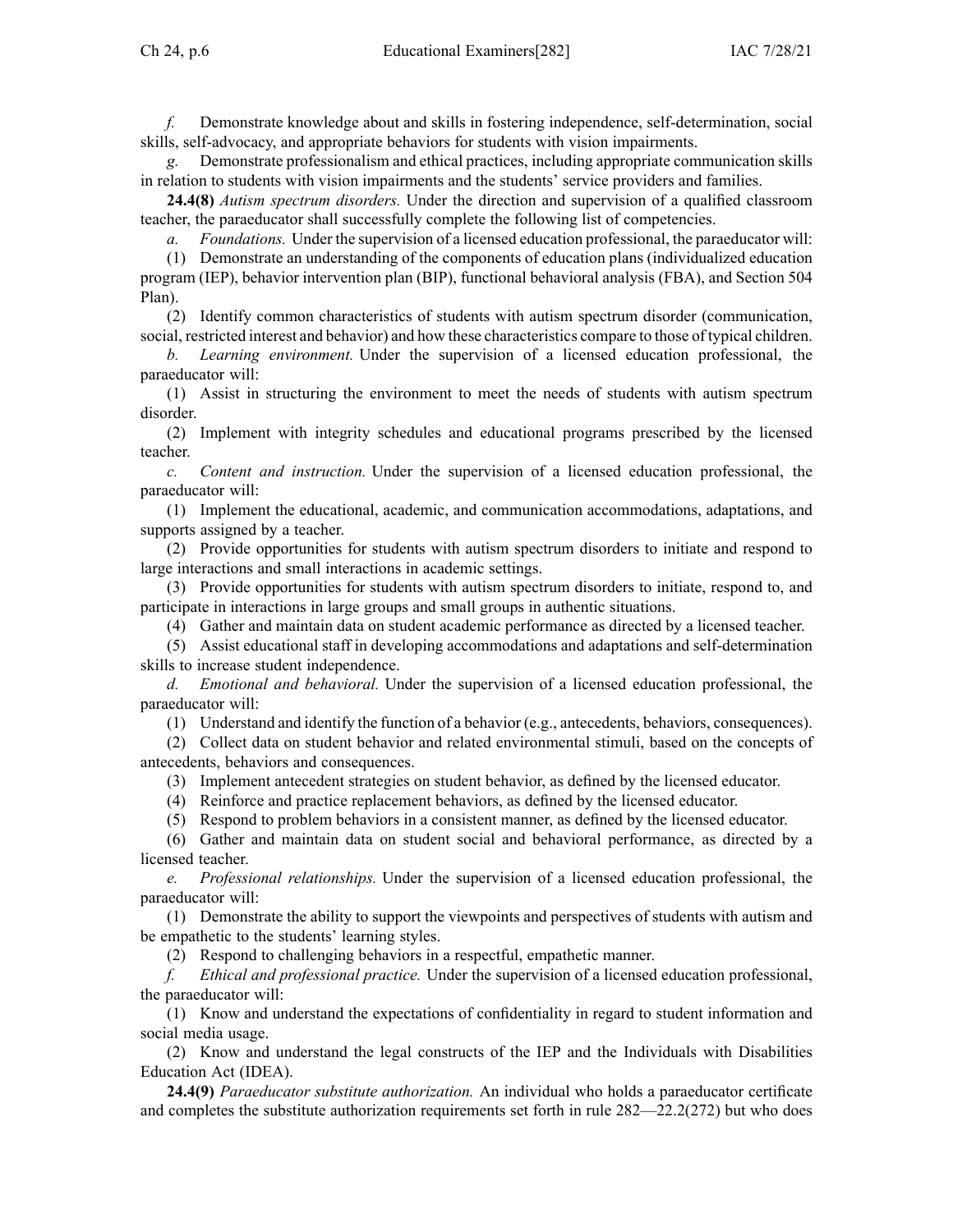not meet the degree requirement in [subparagraph](https://www.legis.iowa.gov/docs/iac/rule/282.22.2.pdf) 22.2(1)*"a"*(2) is authorized to substitute only in the special education classroom in which the individual paraeducator is employed.

[**ARC [8405B](https://www.legis.iowa.gov/docs/aco/arc/8405B.pdf)**, IAB 12/16/09, effective 1/20/10; **ARC [9204B](https://www.legis.iowa.gov/docs/aco/arc/9204B.pdf)**, IAB 11/3/10, effective 12/8/10; **ARC [1325C](https://www.legis.iowa.gov/docs/aco/arc/1325C.pdf)**, IAB 2/19/14, effective 3/26/14; **ARC [2529C](https://www.legis.iowa.gov/docs/aco/arc/2529C.pdf)**, IAB 5/11/16, effective 6/15/16; **ARC [3197C](https://www.legis.iowa.gov/docs/aco/arc/3197C.pdf)**, IAB 7/5/17, effective 8/9/17; **ARC [5303C](https://www.legis.iowa.gov/docs/aco/arc/5303C.pdf)**, IAB 12/2/20, effective 1/6/21; see Delay note at end of chapter]

**282—24.5(272) Prekindergarten through grade 12 advanced paraeducator certificate.** Applicants for the prekindergarten through grade 12 advanced paraeducator certificate shall have met the following requirements:

**24.5(1)** Currently hold or have previously held an Iowa paraeducator generalist certificate.

**24.5(2)** Possess an associate's degree or have earned 62 semester hours of college coursework. Degrees and semester hour credits shall be completed through <sup>a</sup> college or university accredited by an institutional accrediting agency as recognized by the U.S. Department of Education.

**24.5(3)** Complete <sup>a</sup> minimum of 2 semester hours of coursework involving at least 100 clock hours of <sup>a</sup> supervised practicum with children and youth. These 2 semester hours of practicum may be par<sup>t</sup> of an associate's degree or par<sup>t</sup> of the earned 62 semester hours of college coursework. [**ARC [5803C](https://www.legis.iowa.gov/docs/aco/arc/5803C.pdf)**, IAB 7/28/21, effective 9/1/21]

## **282—24.6(272) Renewal requirements.**

**24.6(1)** The paraeducator certificate may be renewed upon application, paymen<sup>t</sup> of <sup>a</sup> renewal fee as established in [282—Chapter](https://www.legis.iowa.gov/docs/iac/chapter/282.12.pdf) 12, and verification of successful completion of coursework totaling three units in any combination listed below.

*a.* One unit may be earned for each semester hour of credit which leads to the completion of the requirements for an area of concentration not currently held.

*b.* One unit may be earned for each hour of credit that will assist <sup>a</sup> paraeducator to demonstrate the knowledge of and the ability to assist in reading, writing, or mathematics.

*c.* One unit may be earned for each hour of credit completed which supports either the building's or district's career development plan.

*d.* One unit may be earned for each semester hour of college credit.

**24.6(2)** All applicants renewing a paraeducator certificate must submit documentation of completion of the child and dependent adult abuse trainings pursuan<sup>t</sup> to 282—subrule 20.3(4). [**ARC [4634C](https://www.legis.iowa.gov/docs/aco/arc/4634C.pdf)**, IAB 8/28/19, effective 10/2/19]

**282—24.7(272) Issue date on original certificate.** A certificate is valid only from and after the date of issuance.

**282—24.8(272) Validity.** The paraeducator certificate shall be valid for five years.

## **282—24.9(272) Certificate application fee.** All fees are nonrefundable.

**24.9(1)** *Issuance of certificates.* The fee for the issuance of the paraeducator certificate shall be as established in [282—Chapter](https://www.legis.iowa.gov/docs/iac/chapter/282.12.pdf) 12.

**24.9(2)** *Adding areas of concentration.* The fee for the addition of each area of concentration to <sup>a</sup> paraeducator certificate, following the issuance of the initial paraeducator certificate and any area(s) of concentration, shall be as established in [282—Chapter](https://www.legis.iowa.gov/docs/iac/chapter/282.12.pdf) 12.

These rules are intended to implement Iowa Code chapter [272](https://www.legis.iowa.gov/docs/ico/chapter/272.pdf).

[Filed 12/24/08, Notice 10/22/08—published 1/14/09, effective 2/18/09] [[Filed](https://www.legis.iowa.gov/docs/aco/arc/8405B.pdf) ARC 8405B [\(Notice](https://www.legis.iowa.gov/docs/aco/arc/8117B.pdf) ARC 8117B, IAB 9/9/09), IAB 12/16/09, effective 1/20/10] [Filed ARC [9204B](https://www.legis.iowa.gov/docs/aco/arc/9204B.pdf) [\(Notice](https://www.legis.iowa.gov/docs/aco/arc/8960B.pdf) ARC 8960B, IAB 7/28/10), IAB 11/3/10, effective 12/8/10] [[Filed](https://www.legis.iowa.gov/docs/aco/arc/1325C.pdf) ARC 1325C ([Notice](https://www.legis.iowa.gov/docs/aco/arc/1233C.pdf) ARC 1233C, IAB 12/11/13), IAB 2/19/14, effective 3/26/14] [Filed ARC [2230C](https://www.legis.iowa.gov/docs/aco/arc/2230C.pdf) ([Notice](https://www.legis.iowa.gov/docs/aco/arc/2130C.pdf) ARC 2130C, IAB 9/2/15), IAB 11/11/15, effective 12/16/15] [[Filed](https://www.legis.iowa.gov/docs/aco/arc/2529C.pdf) ARC 2529C [\(Notice](https://www.legis.iowa.gov/docs/aco/arc/2410C.pdf) ARC 2410C, IAB 2/17/16), IAB 5/11/16, effective 6/15/16] [[Filed](https://www.legis.iowa.gov/docs/aco/arc/3197C.pdf) ARC 3197C [\(Notice](https://www.legis.iowa.gov/docs/aco/arc/3047C.pdf) ARC 3047C, IAB 5/10/17), IAB 7/5/17, effective 8/9/17] [Filed ARC [4634C](https://www.legis.iowa.gov/docs/aco/arc/4634C.pdf) ([Notice](https://www.legis.iowa.gov/docs/aco/arc/4504C.pdf) ARC 4504C, IAB 6/19/19), IAB 8/28/19, effective 10/2/19] [[Filed](https://www.legis.iowa.gov/docs/aco/arc/5303C.pdf) ARC 5303C [\(Notice](https://www.legis.iowa.gov/docs/aco/arc/5169C.pdf) ARC 5169C, IAB 9/9/20), IAB 12/2/20, effective 1/6/21]<sup>1</sup>